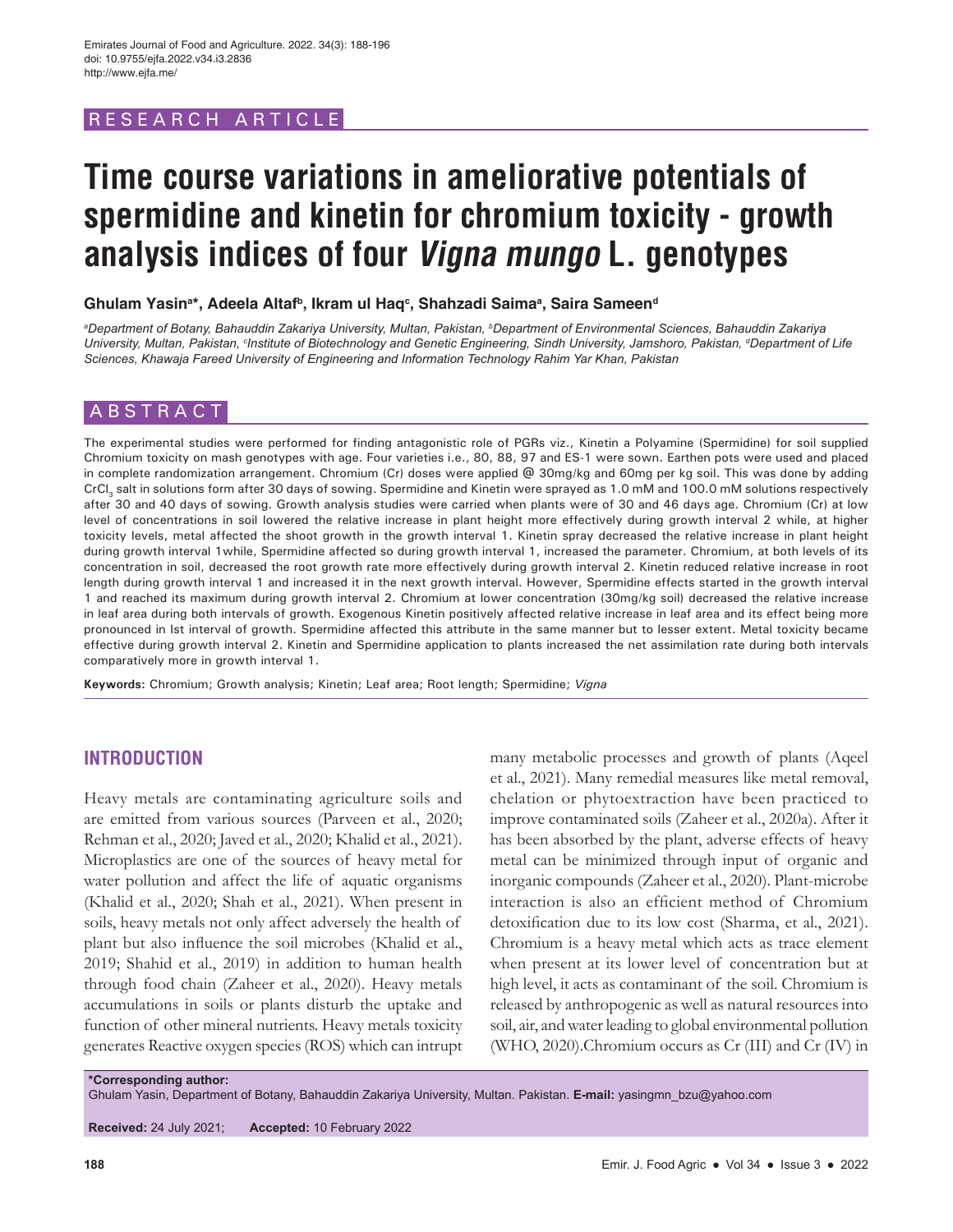environment. Both forms are absorbed by plants (Shahid, et al., 2017). Cr (VI) is absorbed actively through sulfate carriers (Xu, et al., 2021) while Cr (III) enters passively into plant cell (Singh, et al., 2013).

Kinetins regulate growth and developmental processes in plants (Sosnowski, 2019). Cell division, development, growth, nutrients uptake, assimilate and delaying of senescence are the phenomenon in which Kinetins are involved. Kinetins bind to membrane receptors starting a signal for transduction (Vyroubalova, et al., 2009). Kinetins enhance pigments concentrations and promote photosynthetic rate leading to more growth (Ahanger et al., 2019). Kinetins help in minerals nutrients uptake (khan et al., 2016). Polyamines perform wide array of roles in plant growth, development and stress tolerance (Chen et al., 2019). Exogenous polyamines application protects plant against environmental stresses (Chen et al., 2019) like salt (Jiang et al., 2020), metal (Yu et al., 2018) and water stress (Ebeed et al., 2017). Exposure of plant to stress increases its internal polyamines contents (Yu et al., 2019). Exogenous polyamine also protect photosynthetic machinery when enters into chloroplast (He et al., 2002).Among naturally occurring common polyamines, Spermidine is considered to be the most effective for stress tolerance (Shen et al., 2000). Reduces production of ROS and activates enzymatic and non-enzymatic antioxidant production are due to Spermidine (Nahar et al., 2017).

Growth analysis study of plant is an approach for measuring and evaluating the growth and productivity of plant (Wilson, 1981). Growth analysis studies help us to understand how plant can accumulate dry matter and what kinds of events make plant more productive (Ahad, 1986). Growth and leaf area of plants during development vary depending on plant species (Das Gupta & Nath, 2015; Kierzkowski et al., 2019). It also depends sometime on types of tissue layer (Fox et al., 2018). Environmental factors like water and nutrients supply,  $\mathrm{CO}_2$ , temperature in addition to species, are the factors which regulate growth analysis parameters (Poorter et al., 2012; Tardieu et al., 1999; Shah et al., 2021). Growth rate of a plant is related to photosynthetic carbon assimilation (Fatichi et al., 2019) and sink strength (Wang et al., 2020). High SLA having species grows faster (Wright et al., 2004). For a plant, growth parameters like LAI (Leaf Area Index) and RGR (Relative Growth Rate) are important in determination of plant yield (Sun et al., 1999). Srivastava and Singh (1980) reported that growth process such as NAR (Net Assimilation Rate) and RGR (Relative Growth Rate) influence the yield of plant. Similarly, Thakur and Patel (1998) reported that dry matter production, LAI, NAR and RGR are responsible for high yield. Tesfaye et al., (2006) reported that when LAI is high, lowers evaporation decreases and maximum light is

converted into dry matter. The growth and yield of a plant are regulated by plant metabolic activities and are affected by genetic and environmental factors.

Mash (*Vigna mungo* L.) is one of the most important pulse crops. Its seeds are used as whole or ground into poweder which is used to make cake. Green seed and pods are cooked as vegetables. Fresh whole plant is used as manure. Dry plant is used for animal feed. Seeds contain considerable amount of protein, fats and carbohydrates as nutritive agents. Keeping in view the emerging sources of Chromium, its adverse impacts on plants, importance of Kinetin and polyamines in plant metabolism, this experimental study was managed for exploring the role of Kinetin and Spermidine to antagonize Chromium effects on mashbean genotypes. The objective was to explore the mitigating role of Kinetin and Spermidine for Chromium effects with the age of plant.

# **MATERIAL AND METHODS**

This experiment was as pot culture to find out antagonistic effects both of exogenously sprayed Kinetin and a Ployamine (Spermidine) for toxicity of soil supplied Chromium (Cr) in pots. Four mash genotypes were grown in effluents free loamy soil. Mash genotypes 80, 88, 97 and ES-1 were obtained from a research institute (AARI) of Faisalabad (Pakistan). Salt of Chromium and PGRs used were of Sigma Company of Japan obtained from a dealer.

Chromium Chloride was supplied in pots when plants were of fifteen days. Pots without supplements of metal were considered control plants. PGRs (Spermidine @ 1.0mM and Kinetin @100.0mM) were sprayed twice using Tween-20 (0.1%) as surfactant after fifteen days repeates.

Four replicates from each genotype and treatments were evaluated three times with interval of 15 days starting from the day of PGRs spray completion.

Dry mass (DM) was determined after drying the plant parts in an oven at 65°C to get constant weight. Following growth analysis parameters were evaluated according to method described by given against each.

Relative increase in plant height  $=$ Inh<sub>2</sub> - lnh<sub>1</sub>/T<sub>2</sub> - T<sub>1</sub> (Radford, 1967)

Relative increase in root length  $=$ lnr<sub>2</sub> - lnr<sub>1</sub>/T<sub>2</sub> - T<sub>1</sub> (Radford, 1967)

Relative increase in leaf area =  $\ln L_2 - \ln L_1/T_2 - T_1$ (Radford, 1967)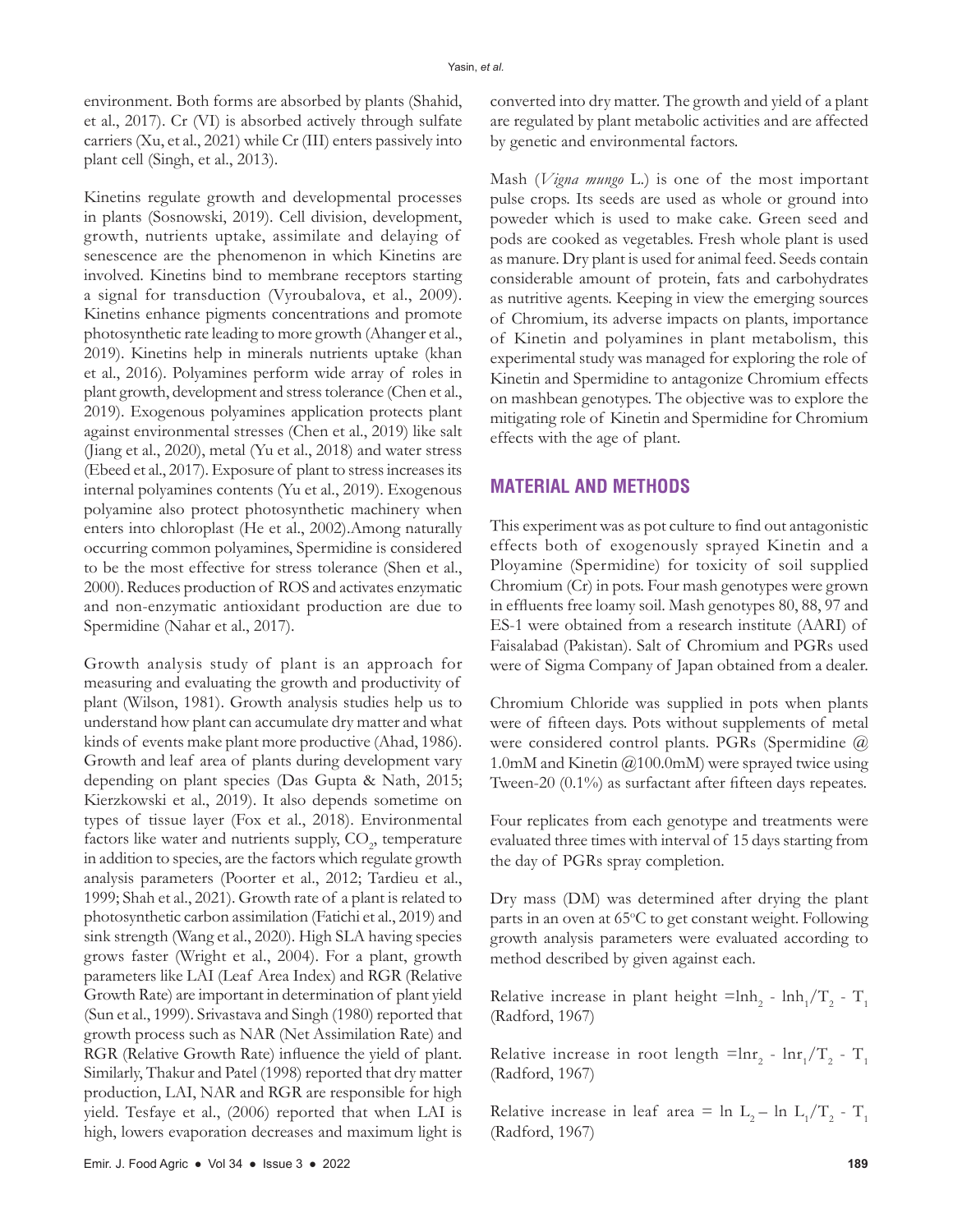Leaf area ratio; LAR=  $L_2 + L_{1}/w_1 + w_2$  (West et al, 1920)

Relative leaf growth rate;  $RLGR = lnL<sub>2</sub> - lnL<sub>1</sub>$  (West et al, 1920)

Relative growth rate;  $RGR = 1/w_1 \times w_2/T_2 - T_1$ (Radford, 1967)

Net assimilation rate NAR =  $M_2-M_1/L_2-L_1 \times$  $ln L_2$ - $ln L_1/T_2$ - $T_1$  (Gregary, 1917)

## Where

 $M_1$  is the initial total (shoot + root) dry mass,  $M_2$  is the final total dry mass,  $L_i$  is the initial leaf area,  $L_2$  is the final leaf area, and  $(T_2 - T_1)$  is number of days between the two samplings.

Leaf area was calculated by measuring length and width of leaf with measuring scale. Dry biomass was determined by digital balance after drying plants in oven at 60°C till getting constant weight.

# **RESULTS**

## **Relative increase in plant height (cm cm-1 day-1)**

Chromium at concentrations of 30mg/kg in soil lowered the relative increase in plant height more effectively during growth interval 2 (46-60 days age) [Table 1; column 4] while at higher toxicity levels (60mg/kg soil), metal affected the shoot growth in the growth interval 1 (30-45 days age) followed by decrease in their effects in subsequent growth interval [Table 1; column 7].

Kinetin [Table 1; column 2] spray decreased the relative increase in plant height during growth interval 1 (30-45 days age). While, Spermidine [Table 1; column 3] spray during growth interval 1 (30-45 days age) increased the parameter followed by decrease in next growth interval (46-60 days age). Exogenous application of Kinetin and Spermidine added their effects to Chromium toxicity in decreasing plant growth rate [Table 1; column 5, 6]

## **Relative increase in root length (cm cm-1 day-1)**

Chromium, at both levels of its pollution in soil, decreased the root growth rate more effectively during growth interval 2 (46-60 days age) except  $\rm V_{3}$  (MASH 97) and  $\rm V_{4}$  (MASH ES-1) where it affected the root growth during the growth interval 1 (30-45 days age) followed by an increase in the subsequent growth interval [Table 2; column 4 and 7]. Kinetin and Spermidine, in general, increased the rate of root growth. Kinetin slightly inhibited relative increase in root length during growth interval 1 (30-45 days age) followed by its increase in the next growth interval [Table 2; column 2]. However, Spermidine effects started in the growth interval 1 and reached its maximum during growth interval 2 (46-60 days age). Spermidine was found to be more effective than Kinetin in playing its positive role for relative increase in root length.

Exogenous application of Kinetin and Spermidine alleviated the toxic effects of metals on plants by influencing plant root growth at the same growth intervals as were effective for plants of non polluted soils [Table 2; column 5, 6].

## **Relative increase in leaf area (cm2 cm-2 day-1)**

Chromium at lower concentration (30mg/kg soil) decreased the relative increase in leaf area during two intervals of growth (30-60 days age) except in  $\rm V^{}_4$  (MASH ES-1) in which this effect was limited only to growth interval 1 (30-45 days age) [Table 3; column 4]. Plants grown in higher Chromium concentration (60mg/kg soil) exhibited decrease in this attribute through entire growth period [Table 3; column 7].

This was comparatively to a greater extent than lower level of Chromium. Exogenous Kinetin positively

Table 1: Relative increase in plant height [Inh<sub>2</sub> - Inh<sub>1</sub>/t<sub>2</sub> - t<sub>1</sub>; (cm cm<sup>-1</sup> day<sup>-1</sup>)] of mash exposed to metal toxicity, kinetin and **Spermidine**

|         | Diff.               | No metal input                   |                |                |                                 | Cr(30ppm)      |                |                                 | <b>Cr (60ppm)</b> |                       |  |
|---------|---------------------|----------------------------------|----------------|----------------|---------------------------------|----------------|----------------|---------------------------------|-------------------|-----------------------|--|
|         | between<br>harvests | Dist. H <sub>2</sub> O<br>sprays | Kin.<br>sprays | Spd.<br>sprays | Dist.H <sub>2</sub> O<br>sprays | Kin.<br>sprays | Spd.<br>sprays | Dist.H <sub>2</sub> O<br>sprays | Kin.<br>sprays    | Spd.<br><b>Sprays</b> |  |
| $V_{1}$ | $H_2 - H_1$         | 0.029                            | 0.026          | 0.034          | 0.023                           | 0.021          | 0.027          | 0.015                           | 0.012             | 0.020                 |  |
|         | $H_3 - H_2$         | 0.021                            | 0.021          | 0.024          | 0.021                           | 0.019          | 0.023          | 0.020                           | 0.015             | 0.020                 |  |
| $V_{2}$ | $H_2 - H_1$         | 0.032                            | 0.029          | 0.040          | 0.027                           | 0.022          | 0.030          | 0.020                           | 0.019             | 0.021                 |  |
|         | $H_3 - H_2$         | 0.025                            | 0.027          | 0.026          | 0.018                           | 0.017          | 0.021          | 0.022                           | 0.015             | 0.025                 |  |
| $V_{3}$ | $H_2 - H_1$         | 0.034                            | 0.030          | 0.041          | 0.027                           | 0.022          | 0.031          | 0.022                           | 0.020             | 0.022                 |  |
|         | $H_3 - H_2$         | 0.023                            | 0.025          | 0.024          | 0.018                           | 0.018          | 0.019          | 0.019                           | 0.012             | 0.020                 |  |
| $V_{4}$ | $H_2 - H_1$         | 0.032                            | 0.027          | 0.039          | 0.024                           | 0.018          | 0.027          | 0.018                           | 0.017             | 0.018                 |  |
|         | $H_3 - H_2$         | 0.025                            | 0.028          | 0.027          | 0.018                           | 0.018          | 0.019          | 0.012                           | 0.009             | 0.007                 |  |

H,=lst harvest [on the day of PGRs application (30 days age)]; H $_2$ =2nd harvest [15 days after H, (46 days age)]. H $_3$ =3nd harvest [15 days after H $_2$  (60 days age)] H<sub>2</sub> - H<sub>1</sub>=Growth interval 1; H<sub>3</sub> - H<sub>2</sub>=Growth interval 2. h<sub>2</sub>-h<sub>1</sub>=plant height difference of harvests; t2-t1=time interval between harvests. V<sub>1</sub> (80); V<sub>2</sub> 88); V<sub>3</sub> (97); V<sub>4</sub> (ES-1); ppm=mg per kg ; Kin=Kinetin; Spd=Spermidine. Calculations are based on log-transformed means to achieve homogenous distribution of residuals.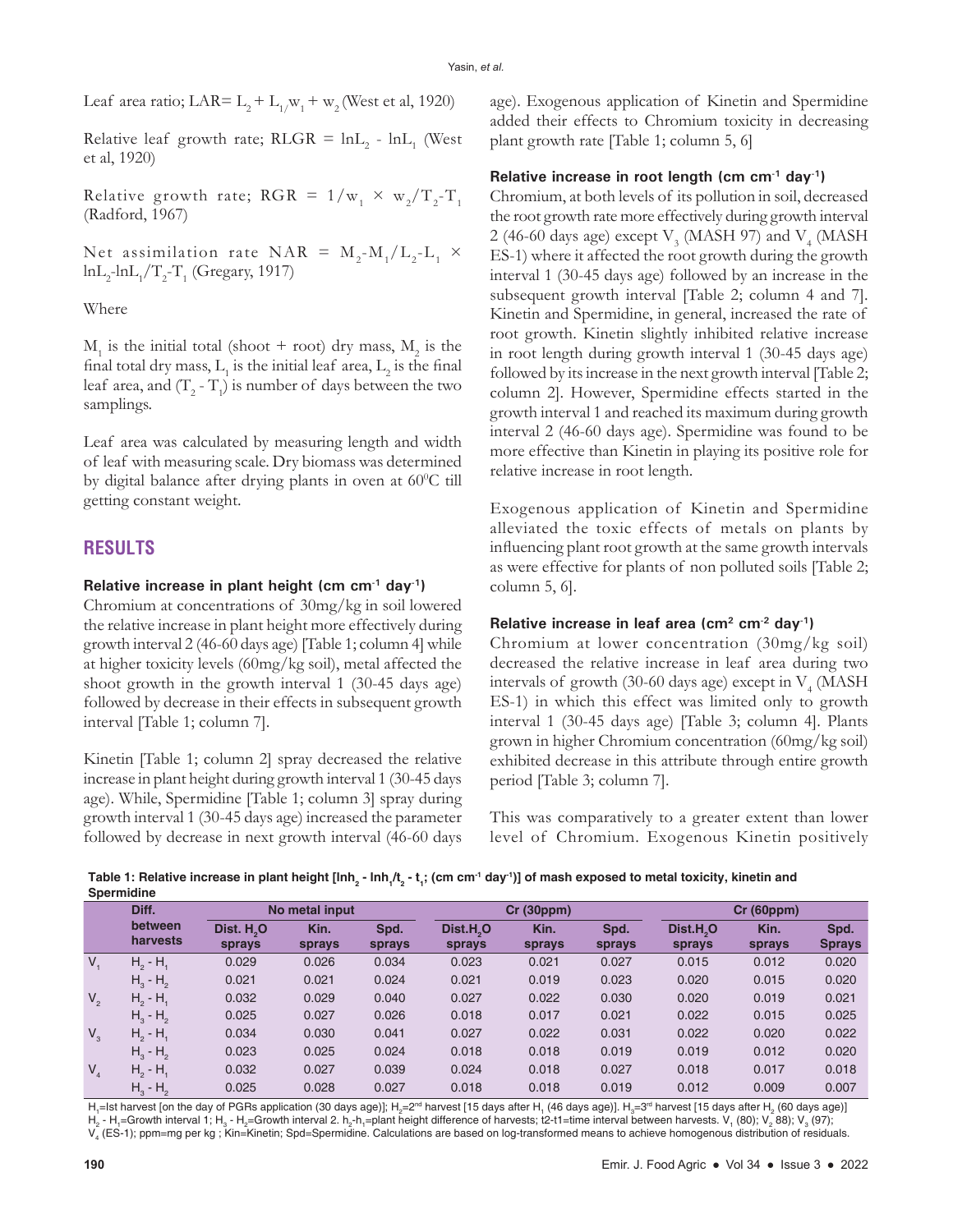| Table 2: Relative increase in root length [Inr <sub>2</sub> - Inr <sub>1</sub> /t <sub>2</sub> - t <sub>1</sub> ; (cm cm <sup>-1</sup> day <sup>-1</sup> )] of mash exposed to metal toxicity, kinetin and Spermidine |  |  |  |
|-----------------------------------------------------------------------------------------------------------------------------------------------------------------------------------------------------------------------|--|--|--|
|-----------------------------------------------------------------------------------------------------------------------------------------------------------------------------------------------------------------------|--|--|--|

|             | Diff. between | No metal input                   |                       |                       | <b>Cr (30ppm)</b>               |                |                | Cr(60ppm)                       |                |                       |
|-------------|---------------|----------------------------------|-----------------------|-----------------------|---------------------------------|----------------|----------------|---------------------------------|----------------|-----------------------|
|             | harvests      | Dist. H <sub>2</sub> O<br>sprays | Kin.<br><b>Sprays</b> | Spd.<br><b>Sprays</b> | Dist.H <sub>2</sub> O<br>sprays | Kin.<br>sprays | Spd.<br>sprays | Dist.H <sub>2</sub> O<br>sprays | Kin.<br>sprays | Spd.<br><b>Sprays</b> |
| $V_{4}$     | $H_2 - H_1$   | 0.051                            | 0.050                 | 0.055                 | 0.042                           | 0.037          | 0.047          | 0.029                           | 0.028          | 0.035                 |
|             | $H_3 - H_2$   | 0.013                            | 0.010                 | 0.019                 | 0.005                           | 0.006          | 0.008          | 0.002                           | 0.003          | 0.005                 |
| $V_{2}$     | $H_2 - H_1$   | 0.047                            | 0.041                 | 0.048                 | 0.035                           | 0.029          | 0.039          | 0.022                           | 0.021          | 0.026                 |
|             | $H_3 - H_2$   | 0.007                            | 0.008                 | 0.015                 | 0.004                           | 0.007          | 0.004          | 0.002                           | 0.004          | 0.005                 |
| $V_{3}$     | $H_2 - H_1$   | 0.035                            | 0.028                 | 0.035                 | 0.014                           | 0.009          | 0.021          | 0.008                           | 0.007          | 0.012                 |
|             | $H_2 - H_2$   | 0.016                            | 0.018                 | 0.027                 | 0.027                           | 0.025          | 0.029          | 0.047                           | 0.033          | 0.041                 |
| $V_{\rm A}$ | $H_2 - H_1$   | 0.038                            | 0.029                 | 0.037                 | 0.021                           | 0.015          | 0.024          | 0.015                           | 0.009          | 0.014                 |
|             | $H_3 - H_2$   | 0.012                            | 0.014                 | 0.024                 | 0.017                           | 0.020          | 0.024          | 0.025                           | 0.014          | 0.031                 |

H,=lst harvest [on the day of PGRs application (30 days age)]; H<sub>2</sub>=2<sup>nd</sup> harvest [15 days after H, (46 days age)]. H<sub>3</sub>=3<sup>nd</sup> harvest [15 days after H<sub>2</sub> (60 days age)]. H $_2$  - H $_4$ =Growth interval 1; H $_3$  - H $_2$ =Growth interval 2. r $_2$ -r $_4$ =root length difference of harvests; t2-t1=time interval between harvests. V $_4$  (80); V $_2$  88); V $_3$  (97); V $_4$ (ES-1); ppm=mg per kg ; Kin=Kinetin; Spd=Spermidine. Calculations are based on log-transformed means to achieve homogenous distribution of residuals.

|  |  |  | Table 3: Relative increase in leaf area [lnL <sub>2</sub> - lnL <sub>1</sub> /t <sub>2</sub> - t <sub>1</sub> ; (cm <sup>2</sup> cm <sup>2</sup> day <sup>-1</sup> )] of mash exposed to metal toxicity, kinetin and Spermidine |
|--|--|--|---------------------------------------------------------------------------------------------------------------------------------------------------------------------------------------------------------------------------------|
|--|--|--|---------------------------------------------------------------------------------------------------------------------------------------------------------------------------------------------------------------------------------|

|         | Diff. between | No metal input         |        |        | Cr(30ppm)             |         |           | <b>Cr (60ppm)</b>     |           |           |
|---------|---------------|------------------------|--------|--------|-----------------------|---------|-----------|-----------------------|-----------|-----------|
|         | harvests      | Dist. H <sub>2</sub> O | Kin.   | Spd.   | Dist.H <sub>2</sub> O | Kin.    | Spd.      | Dist.H <sub>2</sub> O | Kin.      | Spd.      |
|         |               | sprays                 | sprays | sprays | sprays                | sprays  | sprays    | sprays                | sprays    | sprays    |
| $V_{1}$ | $H_2 - H_1$   | 0.0070                 | 0.0224 | 0.0130 | $-0.0074$             | 0.0043  | $-0.0074$ | $-0.0280$             | $-0.0218$ | $-0.0313$ |
|         | $H3 - H2$     | 0.0028                 | 0.0068 | 0.0049 | $-0.0016$             | 0.0080  | 0.0060    | $-0.0050$             | 0.0038    | 0.0083    |
| $V_{2}$ | $H_2 - H_1$   | 0.0077                 | 0.0104 | 0.0121 | $-0.0023$             | 0.0079  | 0.0097    | $-0.0167$             | 0.0005    | $-0.0187$ |
|         | $H3 - H2$     | 0.0039                 | 0.0078 | 0.0070 | $-0.0003$             | 0.0079  | 0.0064    | $-0.0046$             | 0.0019    | 0.0074    |
| $V_{3}$ | $H_2 - H_1$   | 0.0040                 | 0.0203 | 0.0097 | 0.0004                | 0.0097  | 0.0002    | $-0.0244$             | $-0.0012$ | $-0.0171$ |
|         | $H_3 - H_2$   | 0.0090                 | 0.0081 | 0.0053 | 0.0017                | 0.0052  | 0.0033    | 0.0020                | 0.0010    | 0.0038    |
| $V_{A}$ | $H_2 - H_1$   | 0.0049                 | 0.0106 | 0.0070 | $-0.0249$             | 0.00104 | $-0.0125$ | $-0.0103$             | $-0.0039$ | $-0.0367$ |
|         | $H3 - H2$     | 0.0014                 | 0.0088 | 0.0024 | 0.0054                | 0.0065  | $-0.0014$ | 0.0043                | 0.0083    | 0.0109    |

H,=lst harvest [on the day of PGRs application (30 days age)]; H<sub>2</sub>=2<sup>nd</sup> harvest [15 days after H<sub>1</sub> (46 days age)]. H<sub>3</sub>=3<sup>rd</sup> harvest [15 days after H<sub>2</sub> (60 days age)].

H<sub>2</sub> - H<sub>1</sub>=Growth interval 1; H<sub>3</sub> - H<sub>2</sub>=Growth interval 2. L<sub>2</sub>-L<sub>1</sub>=leaf area difference of harvests; t2-t1=time interval between harvests. V<sub>1</sub> (80); V<sub>2</sub> 88); V<sub>3</sub> (97);

V<sub>4</sub> (ES-1); ppm=mg per kg ; Kin=Kinetin; Spd=Spermidine. Calculations are based on log-transformed means to achieve homogenous distribution of residuals.

affected relative increase in leaf area except negative effects in  $V_2$  (MASH 88) and  $V_3$  (MASH 97) during growth interval 2 (46-60 days age). Kinetin was more effective in Ist interval of growth (30-45 days age) [Table 3; column 2 and 7]. Spermidine affected this attribute in the same manner but to lesser extent [Table 3; column 3]. Kinetin lowered the toxic effects of Chromium [Table 3; column 5 and 8]. This was more obvious during later interval of growth. Such influence of Kinetin was dependent on Chromium concentration. Spermidine showed similar effect but to lower degree and restricted mainly to 2nd growth interval (46-60 days age) [Table 3; column 6and 9].

#### Leaf area ratio (LAR) (cm<sup>2</sup> g<sup>-1</sup>)

Chromium toxicity decreased the leaf area ratio in concentration dependent manners except  ${\rm V}^{}_4$  (MASH ES-1) where higher level of Chromium toxicity slightly increased the leaf area ratio [Table 4; column 4 and 7].

Kinetin and Spermidine also decreased the leaf area ratio in polluted [Table 4; column 4] and non polluted [Table 4; column 2 and 3] soil grown plants. Spermidine has more decreasing effects than Kinetin on plants of non polluted soil and vice versa.

#### **Relative leaf growth rate (RLGR) (cm2)**

Both Chromium levels stress decreased the relative leaf growth rate, effect being more pronounced during growth interval 2 (46-60 days age). Exogenous application of Kinetin alleviated the toxic effects of low Chromium level (30mg/kg soil) during growth interval 2 except  $\rm V_1$  (MASH 80) [Table 5; column 4].

Spermidine was effective in mitigating the toxicity of low Chromium level (30mg/kg soil) during the Ist growth intervals in MASH 80 and MASH 88 [Table 5; column 6].

# **Relative growth rate (RGR) (g g-1 day-1)**

Low Chromium concentration (30mg/kg soil) exerted negative effects on relative growth rate in the 2nd interval of growth (46-60 days age), except  $V_4$  (MASH ES-1). Unlike low level of Chromium, higher level (60mg/kg soil) Chromium started its induction to destructiveness, with comparatively more severity, during growth interval 1(30- 45 days age) except  $V<sub>3</sub>$  (MASH 97) [Table 6; column 7].

Plants grown in polluted soil reflected limitation in relative growth rate. Chromium at higher concentration was proved to be more toxic. Effects being more pronounced during Ist growth interval, exogenous application of Kinetin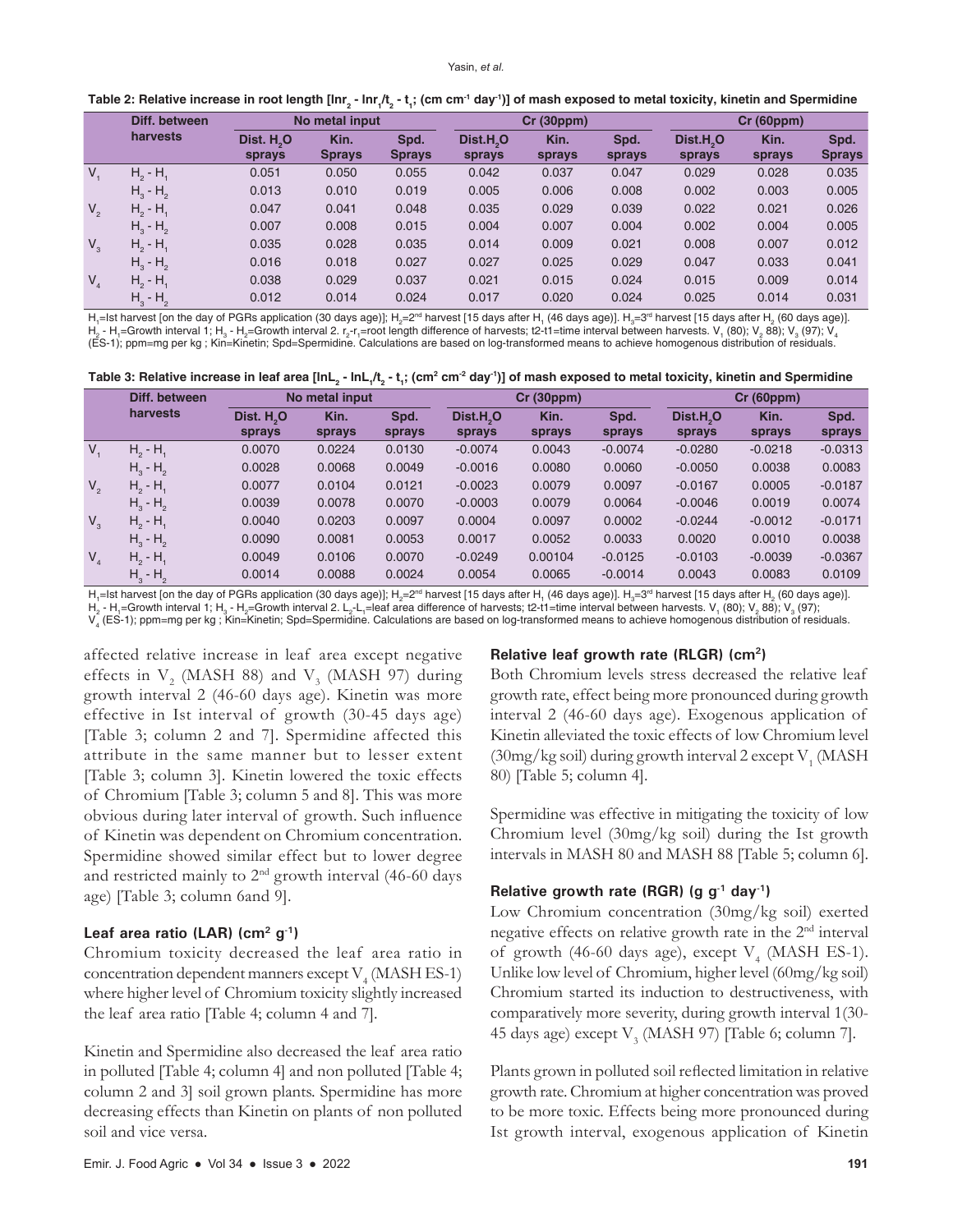|         | Diff. between | No metal input                   |                |                | Cr(30ppm)                       |                |                | Cr(60ppm)                       |                       |                |
|---------|---------------|----------------------------------|----------------|----------------|---------------------------------|----------------|----------------|---------------------------------|-----------------------|----------------|
|         | harvests      | Dist. H <sub>2</sub> O<br>sprays | Kin.<br>sprays | Spd.<br>sprays | Dist.H <sub>2</sub> O<br>sprays | Kin.<br>sprays | Spd.<br>sprays | Dist.H <sub>.</sub> O<br>sprays | Kin.<br><b>Sprays</b> | Spd.<br>sprays |
| $V_{1}$ | $H_2 - H_1$   | 45.88                            | 49.76          | 38.63          | 36.25                           | 22.96          | 22.35          | 34.00                           | 19.99                 | 22.83          |
|         | $H_3 - H_2$   | 31.35                            | 36.86          | 26.39          | 22.83                           | 15.10          | 13.22          | 17.70                           | 9.62                  | 10.96          |
| $V_{2}$ | $H_2 - H_3$   | 37.98                            | 35.49          | 30.91          | 31.06                           | 19.53          | 21.65          | 30.21                           | 19.77                 | 20.64          |
|         | $H_3 - H_2$   | 26.08                            | 23.70          | 21.08          | 20.76                           | 13.17          | 15.06          | 17.75                           | 11.88                 | 11.23          |
| $V_{3}$ | $H_2 - H_1$   | 36.64                            | 35.02          | 33.60          | 31.63                           | 27.60          | 23.72          | 25.83                           | 29.50                 | 28.72          |
|         | $H_2 - H_2$   | 26.54                            | 25.93          | 33.03          | 22.52                           | 19.74          | 15.42          | 14.51                           | 19.38                 | 17.36          |
| $V_{4}$ | $H_2 - H_1$   | 32.34                            | 30.71          | 32.95          | 27.33                           | 24.87          | 22.32          | 42.95                           | 26.79                 | 26.26          |
|         | $H_3 - H_2$   | 23.33                            | 22.83          | 23.62          | 18.00                           | 17.96          | 13.38          | 49.12                           | 19.94                 | 15.77          |

H,=Iª harvest [on the day of PGRs application (30 days age)]; H<sub>2</sub>=2ª harvest [15 days after H, (46 days age)]. H<sub>3</sub>=3ª harvest [15 days after H<sub>2</sub> (60 days age)]. H $_2$  - H $_{\rm i}$ =Growth interval 1; H $_{\rm 3}$  - H $_{\rm z}$ =Growth interval 2. W $_{\rm i}$ +W $_{\rm z}$ =dry mass of harvests; L $_{\rm i}$ +L $_{\rm z}$ =leaf area of harvests. V $_{\rm i}$  (80); V $_{\rm 2}$  88); V $_{\rm 3}$  (97); V $_{\rm 4}$  (ES-1); kg ; Kin=Kinetin; Spd=Spermidine.

|         | Diff. between | No metal input         |        |        | Cr(30ppm)             |        |        | Cr(60ppm)             |        |        |
|---------|---------------|------------------------|--------|--------|-----------------------|--------|--------|-----------------------|--------|--------|
|         | harvests      | Dist. H <sub>2</sub> O | Kin.   | Spd.   | Dist.H <sub>2</sub> O | Kin.   | Spd.   | Dist.H <sub>2</sub> O | Kin.   | Spd.   |
|         |               | sprays                 | sprays | sprays | sprays                | sprays | sprays | sprays                | sprays | sprays |
| $V_{1}$ | $H_2 - H_1$   | 1.031                  | 1.001  | 1.093  | 0.851                 | 0.748  | 0.945  | 0.598                 | 0.552  | 0.709  |
|         | $H_3 - H_2$   | 0.261                  | 0.201  | 0.375  | 0.106                 | 0.124  | 0.169  | 0.044                 | 0.064  | 0.010  |
| $V_{2}$ | $H_2 - H_1$   | 0.954                  | 0.823  | 0.965  | 0.707                 | 0.575  | 0.773  | 0.451                 | 0.415  | 0.519  |
|         | $H_3 - H_2$   | 0.139                  | 0.163  | 0.311  | 0.085                 | 0.145  | 0.074  | 0.035                 | 0.079  | 0.109  |
| $V_{3}$ | $H_2 - H_1$   | 0.709                  | 0.555  | 0.701  | 0.292                 | 0.177  | 0.437  | 0.163                 | 0.135  | 0.242  |
|         | $H_3 - H_2$   | 0.323                  | 0.368  | 0.551  | 0.551                 | 0.500  | 0.577  | 0.935                 | 0.664  | 0.818  |
| $V_{4}$ | $H_2 - H_1$   | 0.761                  | 0.586  | 0.739  | 0.416                 | 0.295  | 0.485  | 0.295                 | 0.198  | 0.284  |
|         | $H_3 - H_2$   | 0.239                  | 0.272  | 0.487  | 0.345                 | 0.398  | 0.485  | 0.501                 | 0.288  | 0.620  |

V, (MASH 80); V<sub>2</sub> (MASH 88); V<sub>3</sub> (MASH 97); V<sub>4</sub> (MASH ES-1); ppm=mg/kg or µg/g; Kin=Kinetin; Spd=Spermidine. H<sub>1</sub>=Ist harvest [on the day of PGRs application (30 days age)]; H<sub>2</sub>=2<sup>nd</sup> harvest [15 days after H<sub>1</sub> (46 days age)]. H<sub>3</sub>=3<sup>rd</sup> harvest [15 days after H<sub>2</sub> (60 days age)]. H<sub>2</sub> - H<sub>1</sub>=Growth interval 1; H<sub>3</sub> - H<sub>2</sub>=Growth interval 2. L<sub>2</sub>-L<sub>1</sub>=leaf area differences of harvests. V<sub>1</sub> (80); V<sub>2</sub> 88); V<sub>3</sub> (97); V<sub>4</sub> (ES-1); ppm=mg per kg ; Kin=Kinetin; Spd=Spermidine. Calculations are based on log-transformed means to achieve homogenous distribution of residuals.

| Table 6: Relative growth rate [RGR=1/w <sub>1</sub> xw <sub>2</sub> /t <sub>2</sub> -t <sub>1</sub> ; (g g <sup>-1</sup> day <sup>-1</sup> )] of mash exposed to metal toxicity, kinetin and Spermidine |  |  |
|---------------------------------------------------------------------------------------------------------------------------------------------------------------------------------------------------------|--|--|
|---------------------------------------------------------------------------------------------------------------------------------------------------------------------------------------------------------|--|--|

|         | Diff. between |                        | No metal input |        |                       | Cr(30ppm) |        |                       | <b>Cr (60ppm)</b> |         |  |
|---------|---------------|------------------------|----------------|--------|-----------------------|-----------|--------|-----------------------|-------------------|---------|--|
|         | harvests      | Dist. H <sub>2</sub> O | Kin.           | Spd.   | Dist.H <sub>2</sub> O | Kin.      | Spd.   | Dist.H <sub>2</sub> O | Kin.              | Spd.    |  |
|         |               | sprays                 | sprays         | sprays | sprays                | sprays    | sprays | sprays                | sprays            | sprays  |  |
| $V_{1}$ | $H_2 - H_1$   | 0.0206                 | 0.0283         | 0.0391 | 0.0279                | 0.0677    | 0.0621 | 0.0194                | 0.0613            | 0.0477  |  |
|         | $H_3 - H_2$   | 0.0258                 | 0.0286         | 0.0214 | 0.0120                | 0.0078    | 0.0069 | 0.0103                | 0.0088            | 0.0087  |  |
| $V_{2}$ | $H_2 - H_1$   | 0.0232                 | 0.0309         | 0.0425 | 0.0309                | 0.0699    | 0.0646 | 0.0228                | 0.0643            | 0.0498  |  |
|         | $H_3 - H_2$   | 0.0253                 | 0.0282         | 0.0210 | 0.0108                | 0.0078    | 0.0069 | 0.0098                | 0.0081            | 0.0096  |  |
| $V_{3}$ | $H_2 - H_1$   | 0.0208                 | 0.0386         | 0.0325 | 0.0297                | 0.0468    | 0.0504 | 0.0283                | 0.0337            | 0.0245  |  |
|         | $H_3 - H_2$   | 0.0241                 | 0.0229         | 0.0225 | 0.0102                | 0.0112    | 0.0081 | 0.0077                | 0.0128            | 0.0132  |  |
| $V_{4}$ | $H_2 - H_1$   | 0.0142                 | 0.0238         | 0.0146 | 0.0050                | 0.0324    | 0.0308 | $-0.0616$             | 0.0226            | 0.00096 |  |
|         | $H_3 - H_2$   | 0.0229                 | 0.0248         | 0.0257 | 0.0133                | 0.0123    | 0.0097 | 0.0312                | 0.0132            | 0.0168  |  |

V, (MASH 80); V<sub>2</sub> (MASH 88); V<sub>3</sub> (MASH 97); V<sub>4</sub> (MASH ES-1); ppm=mg/kg or µg/g; Kin=Kinetin; Spd=Spermidine. H<sub>1</sub>=Ist harvest [on the day of PGRs application (30 days age)]; H $_2$ =2<sup>nd</sup> harvest [15 days after H<sub>1</sub> (46 days age)]. H $_{3}$ =3<sup>rd</sup> harvest [15 days after H $_2$  (60 days age)]. H $_2$  - H<sub>1</sub>=Growth interval 1;

H<sub>3</sub> - H<sub>2</sub>=Growth interval 2. W2-W1=dry mass difference of harvests; t<sub>2</sub>-t<sub>i</sub>=time interval between harvests. V<sub>1</sub> (80); V<sub>2</sub> 88); V<sub>3</sub> (97); V<sub>4</sub> (ES-1); ppm=mg per kg ; Kin=Kinetin; Spd=Spermidine. Calculations are based on log-transformed means to achieve homogenous distribution of residuals.

improved the relative growth rate of plants through all growth intervals, except  $\mathrm{V}_1$  (MASH 80) [Table 6; column 2]. Spermidine application had a promotive effect on relative growth rate with a greater degree of extent than that of Kinetin but limited only to the Ist interval of growth. In the next growth intervals Spermidine could not had marked influence or response was either negligibly inverse to this [Table 6; column 3]. Kinetin and Spermidine added their effectiveness to Chromium effects for increasing relative growth rate but this was limited only to Ist growth interval

(30-45 days age). In the subsequent growth phases, both PGRs showed enhancement effect to Chromium toxicity for decrease in this attribute. Such behavior of PGRs was dominant at lower Chromium toxicity (30mg/kg soil) [Table 6; column 5, 6, 8 and 9].

#### **Net assimilation rate (NAR) (mg cm-2)**

Metal decreased the net assimilation rate at all applied concentration. However, metals did not affect the net assimilation rate during Ist growth interval (30-45 days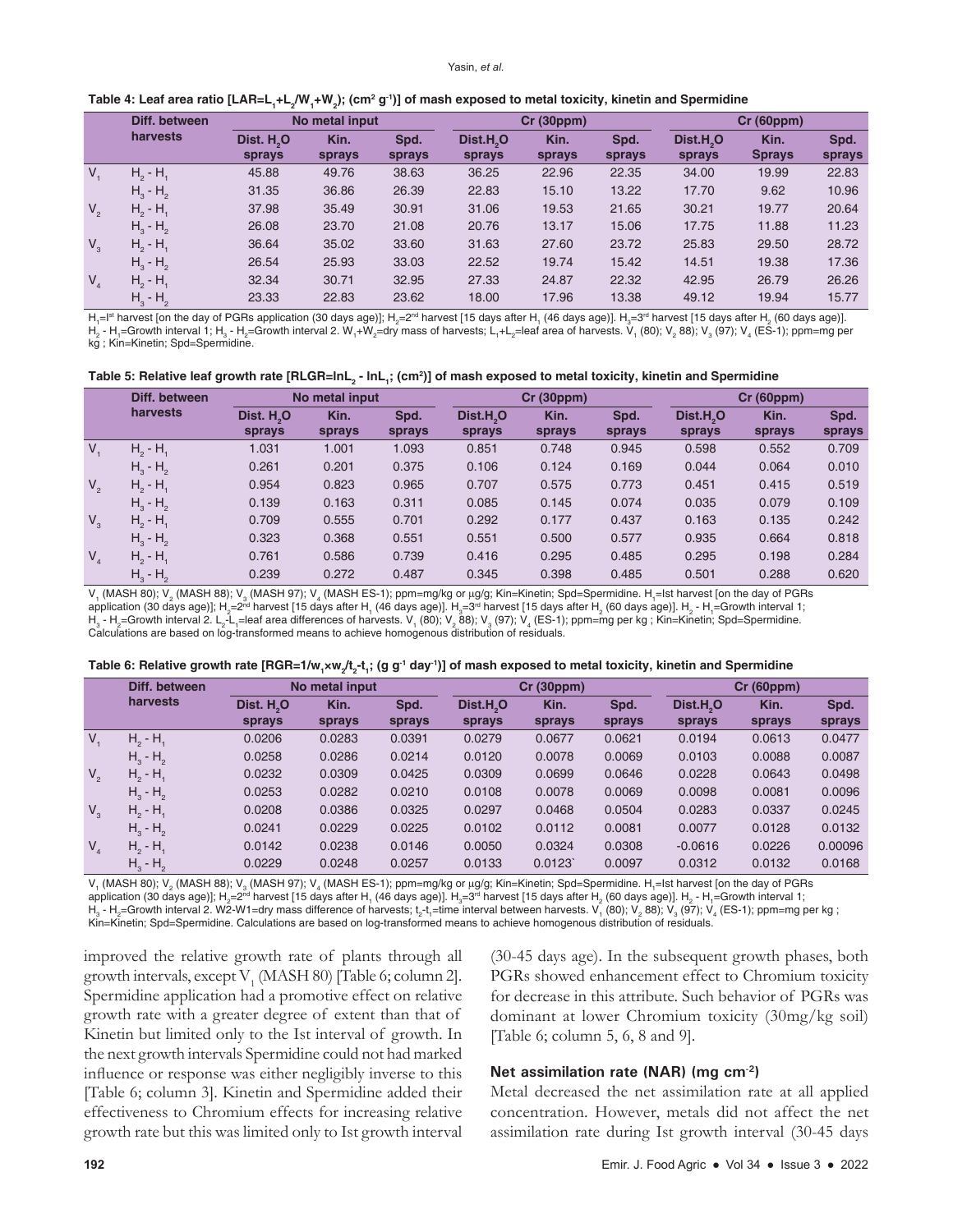age). Metal toxicity became effective during growth interval 2 (37-52 days age). Kinetin application to plants increased the net assimilation rate starting its effect in growth interval 1 and not vanishing but fading in the subsequent interval of growth [Table 7; column 2]. A similar and much more effective influence was shown by Spermidine for this variable [Table 7; column 3].Plants showed increase in net assimilation rate when subjected to Kinetin and low Chromium concentration. Increase was much more than caused by mere application of Chromium in early growth stage (30-45 days age). This revealed the role of Kinetin in adding the positive effects to Chromium for net assimilation rate. Slight or no increase in this attribute due to exogenous Kinetin supply was noted for the remaining interval of plant growth [Table 7; column 5].At higher Chromium concentration (60mg/kg soil), Kinetin application improved the values for net assimilation rate [Table 7; column 8].

Effects of Spermidine spray in increasing net assimilation rate were similar by interval to that manifested by Kinetin but to a lesser extent [Table 6; column 6].The effects of Kinetin and Spermidine in increasing net assimilation rates of plants grown in toxic environment were in accordance with the severity of metal stress.

## **DISCUSSION**

Growth analysis studies have a long history of evaluating plant growth and physiology. According to Hall and Long (1993), it is much better to study plant as a whole rather than study of its isolated parts. Initially, the growth indices given by West et al. in 1920 were aimed to resolve the plant growth phenomenon in term of dry mass production. Gregory (1917) was the first to design growth indices which were later on referred as unit leaf growth rate. Leaf growth expresses growth as increase in foliar surface and is a key factor for evaluation of plant performance (Hilty et al., 2021). Environmental factors like water and nutrients supply,  $CO<sub>2</sub>$ , temperature in addition to species are the factors which regulate growth analysis parameters (Poorter et al., 2012; Tardieu et al., 1999; Shah et al., 2021).

In our experiment, the results revealed that Chromium at low level lowered relative increase in plant height, root length and leaf area more effectively during interval 2 while higher level was effective in the growth interval 1. Kinetin spray decreased the relative increase in plant height during growth interval 1. Spermidine spray increased the parameters during growth interval 1. Chromium effects on shoot length and plant biomass have been reported by many researchers (Ding, et al., 2019; Shiyab, 2019). Kinetin mediates increase in plant height (Wu Zhen Ling et al., 1998). Foliar spray of polyamine increased the height. Chromium effects on plant root as causing root growth retardation are reported (Kakkalameli, et al., 2018). It has been reported that Kinetin treatment results in alleviation of the negative effects of heavy metals on the root growth and stem growth (Khafaga et al., 1997). A positive correlation between polyamine and plant root growth and induction of adventitious root formation has been reported also (Neves et al., 2002). Chromium toxicity reduces leaf area and leaf number (Vernay et al., 2007). Application of Kinetin resulted in alleviation of negative effects of cadmium on plant leaf area (Haroun, et al., 2003).

In our experiment, Chromium decreased the net assimilation rate significantly during growth interval 2. Kinetin application to plants increased the net assimilation rate starting its effect in growth interval 1. In the present results, exceptions and variation in the responses of varieties might be due to their genetic differences. Net assimilation rate is the capacity of plant form dry weight as a leaf area. This term explains photosynthetic potential and in combination with the leaf area ratio (LAR) and relative growth rate (RGR)

<code>Table</code> 7: Net assimilation rate [NAR=M2-M1/L<sub>2</sub>-L<sub>1</sub>×InL<sub>2</sub>-InL<sub>1</sub>/t<sub>2</sub>-t<sub>1</sub>; (mg cm²)] of mash exposed to metal toxicity, kinetin and **Spermidine**

|             | ----------          |                                  |                |                |                                 |                |                |                                 |                       |                       |  |  |  |
|-------------|---------------------|----------------------------------|----------------|----------------|---------------------------------|----------------|----------------|---------------------------------|-----------------------|-----------------------|--|--|--|
|             | Diff.               |                                  | No metal input |                |                                 | Cr(30ppm)      |                | Cr(60ppm)                       |                       |                       |  |  |  |
|             | between<br>harvests | Dist. H <sub>2</sub> O<br>sprays | Kin.<br>sprays | Spd.<br>sprays | Dist.H <sub>2</sub> O<br>sprays | Kin.<br>sprays | Spd.<br>sprays | Dist.H <sub>2</sub> O<br>sprays | Kin.<br><b>Sprays</b> | Spd.<br><b>Sprays</b> |  |  |  |
| $V_{1}$     | $H_2 - H_1$         | 0.00044                          | 0.00056        | 0.00097        | 0.00075                         | 0.00256        | 0.00247        | 0.00057                         | 0.00277               | 0.00201               |  |  |  |
|             | $H_3 - H_2$         | 0.00080                          | 0.00075        | 0.00080        | 0.00052                         | 0.00052        | 0.00052        | 0.00058                         | 0.00092               | 0.00080               |  |  |  |
| $V_{2}$     | $H_2 - H_1$         | 0.00060                          | 0.00084        | 0.00130        | 0.00096                         | 0.0031         | 0.0026         | 0.00075                         | 0.0028                | 0.0022                |  |  |  |
|             | $H3 - H2$           | 0.00095                          | 0.00116        | 0.00098        | 0.00051                         | 0.00059        | 0.00045        | 0.00055                         | 0.00068               | 0.00086               |  |  |  |
| $V_{3}$     | $H_2 - H_1$         | 0.00056                          | 0.00106        | 0.00093        | 0.00091                         | 0.00158        | 0.00196        | 0.00109                         | 0.00110               | 0.00084               |  |  |  |
|             | $H_3 - H_2$         | 0.00089                          | 0.00087        | 0.00096        | 0.00045                         | 0.00057        | 0.00052        | 0.00053                         | 0.00066               | 0.00075               |  |  |  |
| $V_{\rm A}$ | $H_2 - H_1$         | 0.00043                          | 0.00076        | 0.00044        | 0.00018                         | 0.00126        | 0.00134        | 0.00131                         | 0.00083               | 0.00071               |  |  |  |
|             | $H_3 - H_2$         | 0.00096                          | 0.00107        | 0.00106        | 0.00074                         | 0.00068        | 0.00072        | 0.00061                         | 0.00066               | 0.00106               |  |  |  |

V, (MASH 80); V<sub>2</sub> (MASH 88); V<sub>3</sub> (MASH 97); V<sub>4</sub> (MASH ES-1); ppm=mg/kg or µg/g; Kin=Kinetin; Spd=Spermidine. H<sub>1</sub>=Ist harvest [on the day of PGRs application (30 days age)]; H $_2$ =2<sup>nd</sup> harvest [15 days after H<sub>1</sub> (46 days age)]. H $_3$ =3<sup>rd</sup> harvest [15 days after H $_2$  (60 days age)]. H $_2$  - H<sub>1</sub>=Growth interval 1; H $_{3}$  - H $_{2}$ =Growth interval 2. M $_{2}$ -M $_{1}$ =dry mass difference of harvests; L $_{2}$ -L $_{1}$ =leaf area differences of harvests;  $\rm{t}_{2}$ -t $_{1}$ =time interval between harvests. V $_{1}$  (80); V $_{2}$  88); V $_{3}$  (97); V $_{4}$  (ES-1); ppm=mg per kg ; Kin=Kinetin; Spd=Spermidine. Calculations are based on log-transformed means to achieve homogenous distribution of residuals.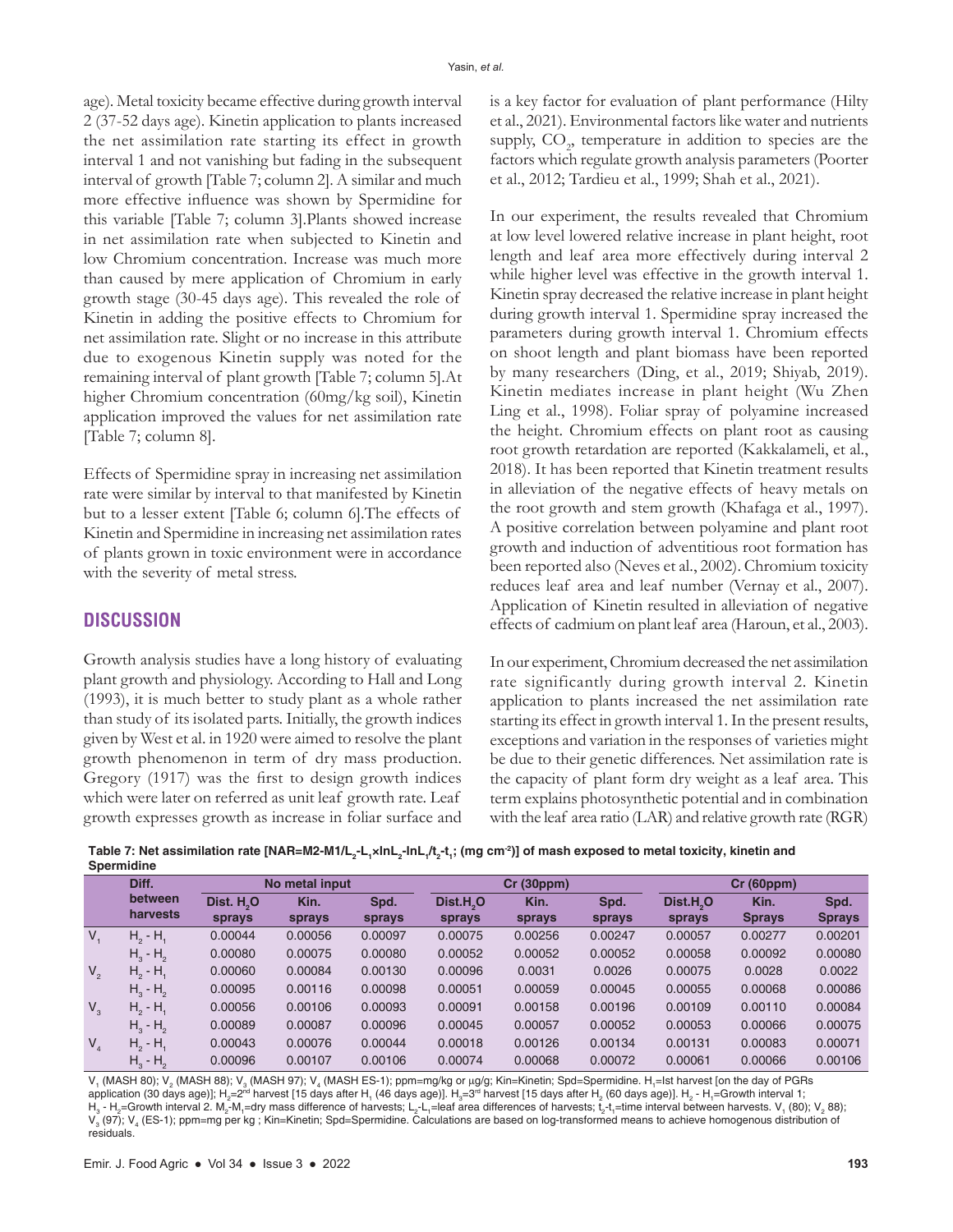it is used for analysis of plant response to environmental factors. Net assimilation rate depends upon growth of leaf and dry mass production. These characters are affected by photosynthesis, respiration and water potential of plant etc. Water potential affects stomatal opening and cell growth finally changing leaf expansion rate. A reduction in leaf growth ultimately affects net assimilation rate (NAR), LAR and RGR. Relative growth rate is the product of leaf area ratio and net assimilation rate RGR = LAR× NAR. Relative growth rate and net assimilation rate of plants are changed by various factors treatments.

The inhibitory effects of heavy metals are more on roots because of direct contact and higher metal accumulation in them (Breckle, 1991). Inhibition of plant RGR treated with metal mainly might be due to decreased NAR. Previously, changes in LAR, LMR, and SLA were also observed by metal treatment (Abo-Kassem et al., 1995). The negative effect of metal on plant is also in the form of an increase in dry to fresh weight ratio (DM/FM) in all plant organs (Moya et al., 1993).

Relative growth rate is dependent on NAR and leaf area ratio (Lambers et al., 1989: Shiply, 2006) which are the physiological and morphological components of RGR respectively. In turn, LAR depends on specific leaf area (SLA) and leaf mass ratio (LMR). NAR is not expression of real photosynthesis because it tells us about the net gain of photosynthesis after consumptions in respiration. As leaf area is likely to increase with plant age but LAR decreases due to leaf fall in older plant so that NAR can be irrespective photosynthesis change.

Temporal variations in growth pattern of plant are conducive to change in its metabolic activity which in turn depends upon, mainly, the activity of enzymes. A connection between physiological activities and dark reaction exists in plant. Dark respiration regulates cell metabolism. Half of the photosynthates synthesized every day are consumed in respiration in the same period. Hence, dark respiration has a key importance in biomass production (Lambers, 1985).

The effects of heavy metals on dark respiration either may be early or relatively late. This difference is due to metal uptake of plant until a critical metal concentration is reached. The early effect is to accelerate dark respiration. During this stage the control of cell on metabolism remains stable (Van Assche et al., 1988) under stress. Lee et al., (1976) reported increase in dark respiration and activity of enzymes like glutamate dehydrogenase, isocitrate dehydrogenase and malate dehydrogenase. According to Van Assche et al., (1988) the activity of malate enzyme and enzymes of oxidative pentose phosphate pathway, glucose-6-phosphate dehydrogenase, is increased under

metal treatment to compensate NADPH deficiency. Ernst (1980) reported that enhanced dark respiration is a compensation mechanism for supply of ATP by oxidative phosphorylation. Production of ROS and antioxidant enzymes during stress also affects dark respiration (Okuda et al., 1991). The late effect of metal is expressed on dark respiration inhibition and its enzymes (Oliveira et al., 1994). According to Van Assche et al., (1988), physiological state of cell is reversed when heavy metal concentrations exceed its toxic limit. Metals inhibit activity of enzymes like ATPase and others through binding SH domain. It may change cation balance at the subcellular levels also (Lindberg and Wingstrand 1985; Fodor et al., 1996). By this action of metals, changes in photosynthetic rate occur which contribute in growth changes.

Leaf area ratio (LAR) reduction can be as consequence of low leaf mass ratio (LMR) and specific leaf area (SLA). Under metal stress no significant change in LMR occurs. Barcelo et al., (1988) reported that the key reason for LAR reduction could be low SLA by a disorder in water supply ratio. The reduction in water uptake can be due to root growth inhibition (Marchiol et al., 1996).

# **CONCLUSION**

The effect of Chromium was more during early growth stage of plant while Kinetin and Spermidine were found to be more influential during late growth stages.

## **Conflict of interest**

Author has no conflict of interest and there was no funding body for research and manuscript.

### **Authors contribution**

Ghulam Yasin designed and conducted experiment. Saira Sameen analysed the data. Shahzadi Saima, Ikram ul Haq and Adeela Altaf participated in manuscript drafting and proof reading.

# **REFERENCES**

- Abo-Kassem, E., A. Sharaf-El-Din, J. Rozema and E. Foda. 1995. Synergistic effects of cadmium and NaCl on the growth, photosynthesis and ion content in wheat plants. Biol. Plant. 37: 241-324.
- Ahad, M. A. 1986. Growth Analysis of Rice Bean (*Vigna umbellata* Thunb.) Under Different Management Practices and their Agronomic Appraisal. Ph.D. Dissertation in Agronomy University of Nebraska, Lincoln, United States, p21-22.
- Ahanger, M. A., U. Aziz, A. A. Alsahli, M. N. Alyemeni and P. Ahmad. 2019. Combined kinetin and spermidine treatments ameliorate growth and photosynthetic inhibition in *Vigna angularis* by upregulating antioxidant and nitrogen met abolism under cadmium stress. Biomology. 10: 147.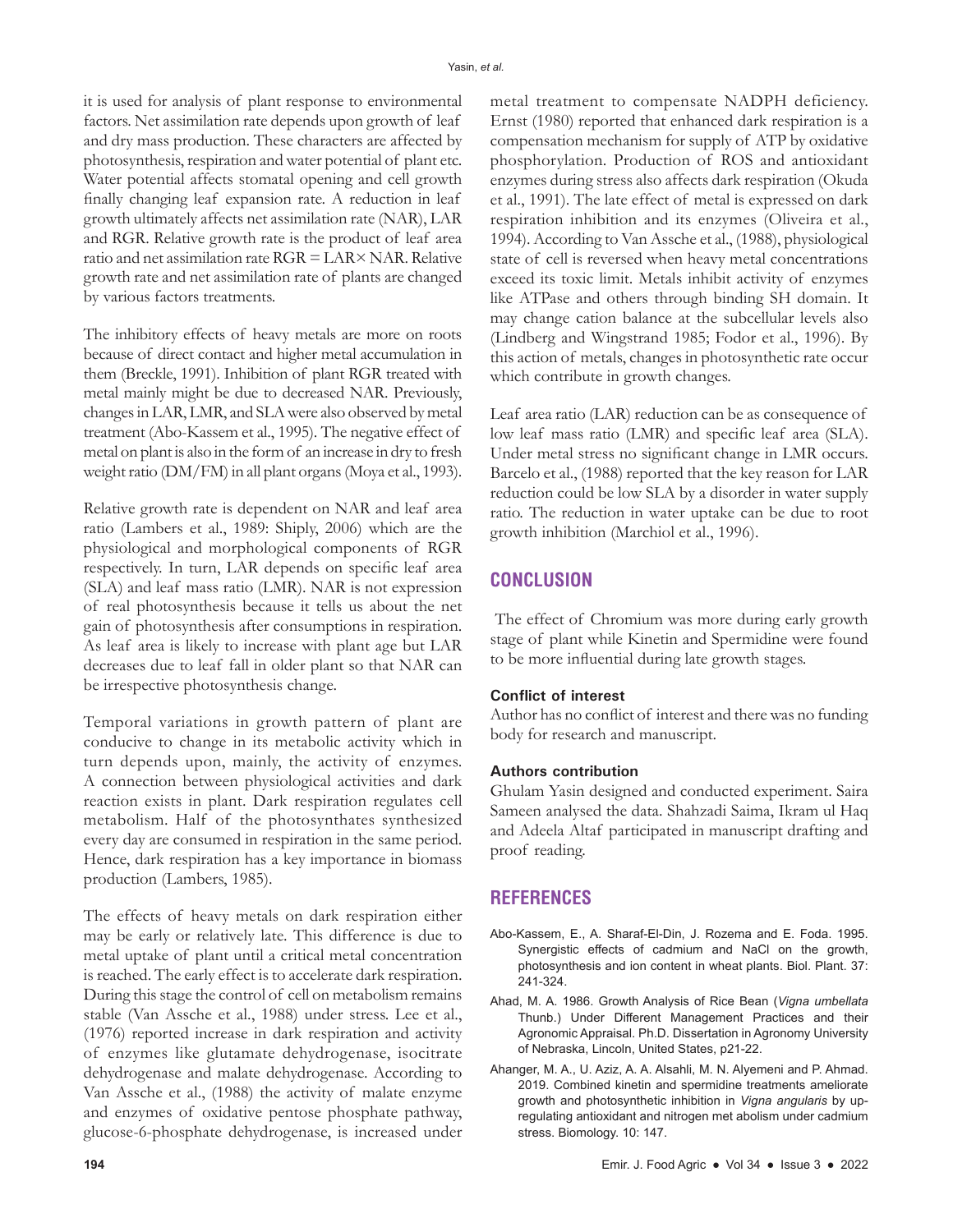- Aqeel, M., N. Khalid, A. Tufail, R. Z. Ahmad, M. S. Akhter, M. Luqman, M. T. Javed, M. K. Irshad, S. Alamri, M. Hashem and A. Noman A. 2021. Elucidating the distinct interactive impact of cadmium and nickel on growth, photosynthesis, metal homeostasis, and yield responses of mung bean (*Vigna radiata* L.) varieties. Environ. Sci. Pollut. Res. Int. 28: 27376-27390.
- Barcelo, J., M. D. Vazquez and C. Poschenrieder. 1988. Cadmium induced structural and ultrastructural changes in the vascular system of bush bean stems. Acta Bot. 101: 254-261.
- Breckle, S. 1991. Growth under stress. Heavy metals. In: (Eds.), Plant Poots, The Hidden Half. Dekker, Inc., New York, p351-373.
- Chen, D., Q. Shao, L. Yin, A. Younis and B. Zheng. 2019. Polyamine function in plants, met abolism, regulation on development, and roles in abiotic stress responses. Front. Plant Sci. 9: 1945.
- Das Gupta, M. and U. Nath. 2015. Divergence in patterns of leaf growth polarity is associated with the expression divergence of miR396. Plant Cell. 27: 2785-2799.
- Ding, G., Z. Jin, Y. Han, P. Sun, G. Li and W. Li. 2019. Mitigation of chromium toxicity in *Arabidopsis thaliana* by sulfur supplementation. Ecotox. Environ. Saf. 182: 109379.
- Ebeed, H. T., N. M. Hassan and A. M. Aljarani. 2017. Exogenous applications of polyamines modulate drought responses in wheat through osmolytes accumulation, increasing free polyamine levels and regulation of polyamine biosynthetic genes. Plant Physiol. Biochem. 118: 438-448.
- Ernst, W. 1980. Biochemical aspects of cadmium in plants. In: Cadmium in the Environment. Wiley and Sons, New York, p639-653.
- Fatichi, S., C. Pappas, J. Zscheischler and S. Leuzinger. 2019. Modelling carbon sources and sinks in terrestrial vegetation. New Phytol. 221: 652-668.
- Fodor, F., E. Sarvari, F. Lang, Z. Szigeti and E. Cseh. 1996. Effects of Pb and Cd on cucumber depending on the Fe-complex in the culture solution. J. Plant Physiol. 148: 434-439.
- Fox, S., P. Southam, F. Pantin, R. Kennaway, S. Robinson, G. Castorina, Y. E. Sanchez-Corrales, R. Sablowski, J. Chan and V. Grieneisen. 2018. Spatiotemporal coordination of cell division and growth during organ morphogenesis. PLoS Biol. 16: e2005952.
- Gregory, F. G. 1917. Physiological Conditions in Cucumber Houses. Experimental Research Stationn Cheshunt 3rd Annual Report, United Kingdom, p19.
- Hall, D. and S. Long. 1993. Photosynthesis and the changing environment. In: Photosynthesis and Production in a Changing Environment. In: D. Hall, H. Bolhar-Nordenkampf, R. Leegood and S. Long, (Eds.), A Field and Laboratory Manual Introduction. Chapman & Hall, United Kingdom.
- Haroun, S. A., H. S. Aldesuquy, S. A. Abo-Hamed and O. P. El-Said. 2003. Kinetin-induced modification in growth criteria, ion contents and water relations of sorghum plants treated with cadmium chloride. Acta Bot. Hung. 45: 113-126.
- He, L. X., K. Nada, Y. Kasukabe and S. Tachibana. 2002. Enhanced susceptibility of photosynthesis to low-temperature photoinhibition due to interruption of chill- induced increase of S-adenosylmet hionine decarboxylase activity in leaves of spinach (*Spinacia oleracea* L.). Plant Cell Physiol. 43: 196-206.
- Hilty, J., B. Muller, F. Pantin and S. Leuzinger. 2021. Plant growth: The what, the how, and the why. New Phytol. 232: 25-41.
- Javed, M. T., H. H. Saleem, S. Aslam, M. Rehman, N. Iqbal, R. Begum, S. Ali, A. A. Alsahli, M. N. Alyemeni and L. Wijaya. 2020. Elucidating silicon-mediated distinct morpho-physio-biochemical attributes and organic acid exudation patterns of cadmium

stressed Ajwain (*Trachyspermum ammi* L.). Plant Physiol. Biochem. 157: 23-37.

- Jiang, D. X., X. Chu, M. Li, J. I. Hou, X. Tong, Z. P. Gao and G. X. Chen. 2020. Exogenous spermidine enhances salt-stressed rice photosynthetic performance by stabilizing structure and function of chloroplast and thylakoid membranes. Photosynth. 58: 61-71.
- Kakkalameli, S. B., A. Daphedar, N. Hulakoti B. N. Patil and T. C. Taranath. 2018. *Azolla filiculoides* lam as a phyto tool for remediation of heavy metals from sewage. Int. J. Pharm. 8: 282-287.
- Khafaga, E. R., A. M. Abed and R. A. Agamy. 1997. Effect of kinetin and decapitation on growth and yield of Egyptian clover (*Trifolium alexandrinum* L. I.) Effect on morphological and anatomical characters. Bull. Faculty Agric. Univ. Cairo. 48: 283-308*.*
- Khalid, H., M. Zia-ur-Rehman, A. Naeem, M. U. Khalid, M. Rizwan, S. Ali, M. Umair, and M. I. Sohail. 2019. *Solanum nigrum* L. Novel hyperaccumulator for the phytomanagement to cadmium contaminated soils. In: Cadmium Toxicity and Tolerance in Plants; Elsevier, Amsterdam, Netherlands, p451-477.
- Khalid, N., Z. F. Rizvi, N. Yousaf, S. M. Khan, A. Noman, M. Aqeel, K. Latif and A. Rafique. 2021. Rising metals concentration in the environment: A response to effuents of leather industries in Sialkot. Bull. Environ. Contam. Toxicol. 106: 493-500.
- Khalid, N., M. Aqeel, A. Noman, M. Hashem, Y. Mostafa, H. A. S. Alhaithloul and S. M. Alghanem. 2020. Linking effects of microplastics to ecological impacts in marine environments. Chemosphere. 264: 128541.
- Kierzkowski, D., A. Runions, F. Vuolo, S. Strauss, R. Lymbouridou, A. L. Routier-Kierzkowska, D. Wilson-Sanchez, H. Jenke, C. Galinha, G. Mosca, Z. Zhang, R. D. Ioio, P. Huijser, R. S. Smith and M. Tsiantis. 2019. A growth-based framework for leaf shape development and diversity. Cell. 177: 1405-1418.
- Lambers, H. 1985. Respiration in intact plants and tissues, its regulation and dependance on environmental factors, metabolism and invaded organism. In: , (Eds.), Encyclopedia of Plant Physiology, New Series. Springer-Verlag, Berlin, p418-473.
- Lambers, H., N. Freijsen, H. Poorter, T. Hirose and A. Van der Werf. 1989. Analyses of growth based on net assimilation rate and nitrogen productivity; their physiological background. In: , (Ed.), Causes and Consequences of Variation in Growth Rate and Productivity of Higher Plants. Academic Publishing BV, Hague, Netherlands, p1-17.
- Lee, S. M., D. H. Han, C. H. Lee and S. B. Kim. 1996. Effects of ABA and kinetin treatment on the coloration and quality of Campbell early and black olympiagrapes. J. Korean Soc. Hort. Sci. 37: 263-268.
- Lindberg, S. and G. Wingstrand. 1985. Mechanism of Cd<sup>+2</sup> inhibition of  $(K^+ + Mg^{2+})$  ATPase activity and  $K^+$  ( $86Rb^+$ ) uptake in young roots of sugar beet (*Beta vulgaris*)*.* Physiol. Plant. 63: 181-186.
- Marchiol, L., L. Leita, M. Martin, A. Peterssotti, G. Zerbi. 1996. Physiological responses of two soybean cultivars to cadmium. J. Environ. Qual. 25: 562-566.
- Moya, J., R. Ros, I. Picazo. 1993. Influence of cadmium and nickel on growth, net photosynthesis and carbohydrate distribution in rice plants. Photosynth. Res. 36: 75-80.
- Nahar, K., M. Hasanuzzaman, T. Suzuki and M. Fujit. 2017. Polyamines-induced aluminum tolerance in mung bean, a study on antioxidant defense and methylglyoxal detoxification systems. Ecotoxicology. 26: 58-73.
- Neves, C., H. Santos, L. Vilas-Boas and S. Amâncio. 2002. Involvement of free and conjugated polyamines and free amino acids in the adventitious rooting of micropropagated cork oak and grapevine shoots. Plant Physiol. Biochem. 40: 1071-108.